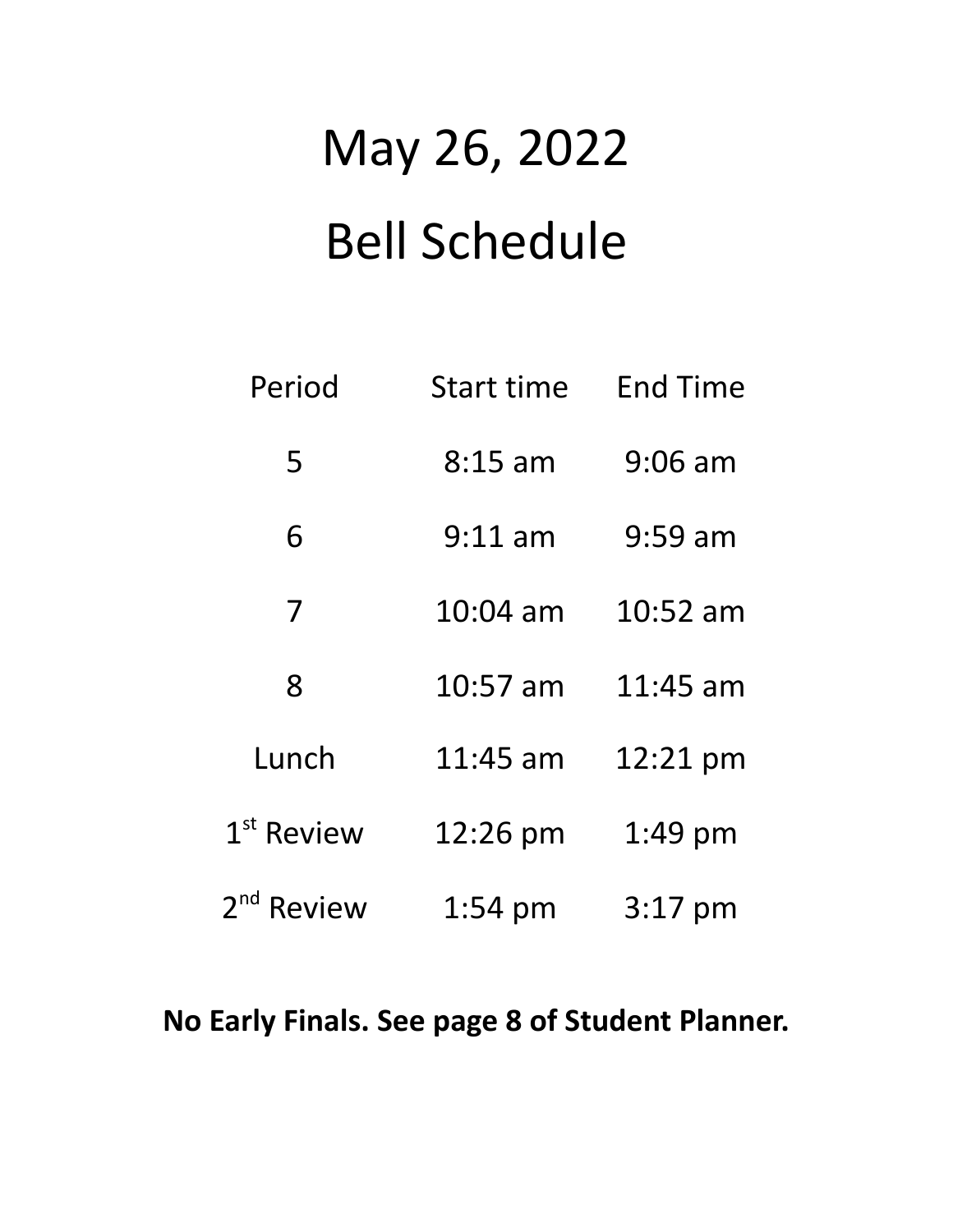## May 27, 2022 Bell Schedule

| Period            | <b>Start time</b> | <b>End Time</b> |
|-------------------|-------------------|-----------------|
| 1st Final         | $8:15$ am         | $9:50$ am       |
| 2nd Final         | $10:10$ am        | $11:45$ am      |
| Lunch             | 11:45 am          | 12:21 pm        |
| <b>3rd Review</b> | 12:26 pm          | 1:49 pm         |
| 4th Review        | $1:54 \text{ pm}$ | $3:17$ pm       |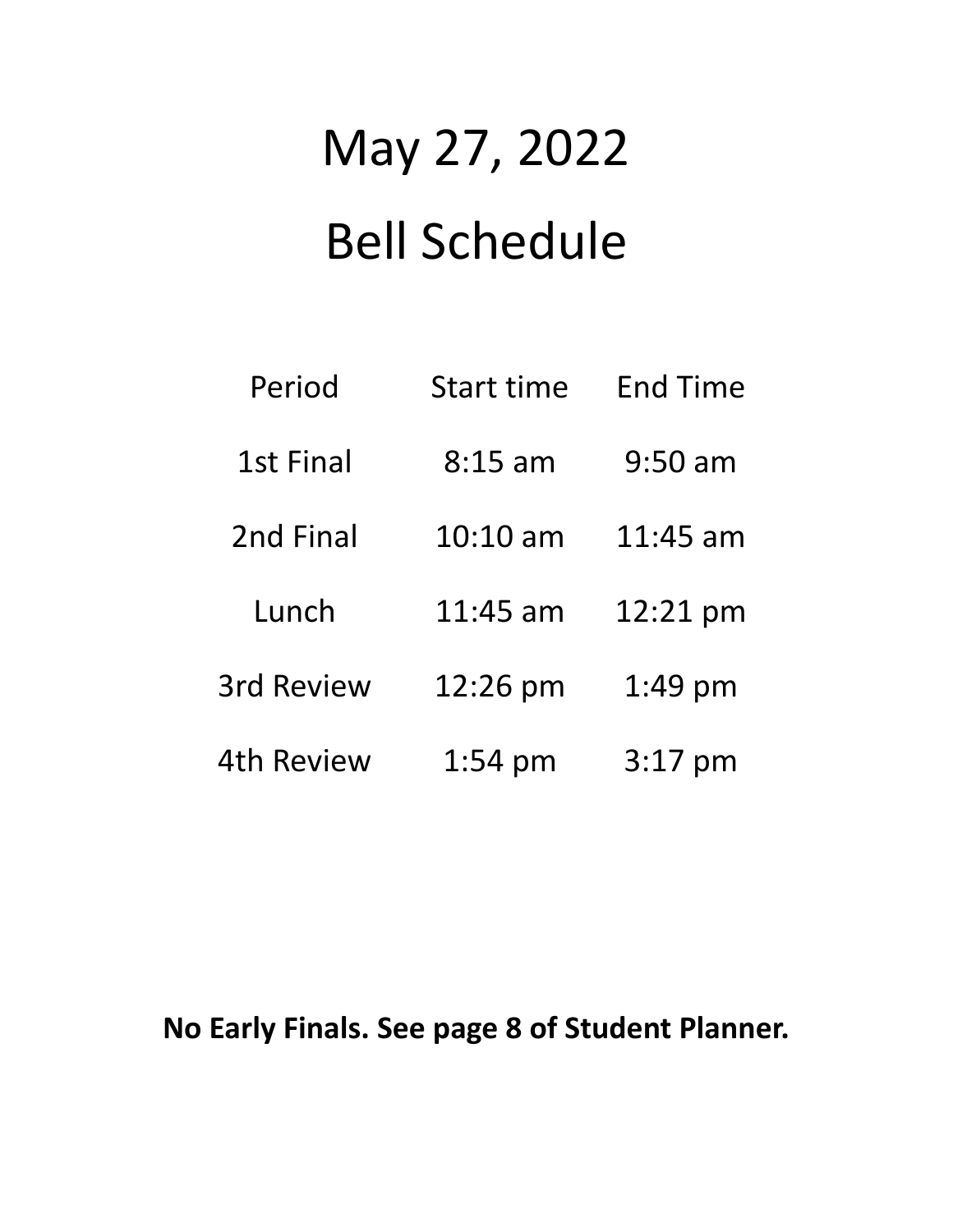# May 31, 2022 Bell Schedule

| Period            | <b>Start time</b> | <b>End Time</b> |
|-------------------|-------------------|-----------------|
| 3rd Final         | $8:15$ am         | $9:50$ am       |
| <b>4th Final</b>  | $10:10$ am        | $11:45$ am      |
| Lunch             | 11:45 am          | 12:21 pm        |
| <b>5th Review</b> | 12:26 pm          | 1:49 pm         |
| <b>6th Review</b> | $1:54 \text{ pm}$ | $3:17$ pm       |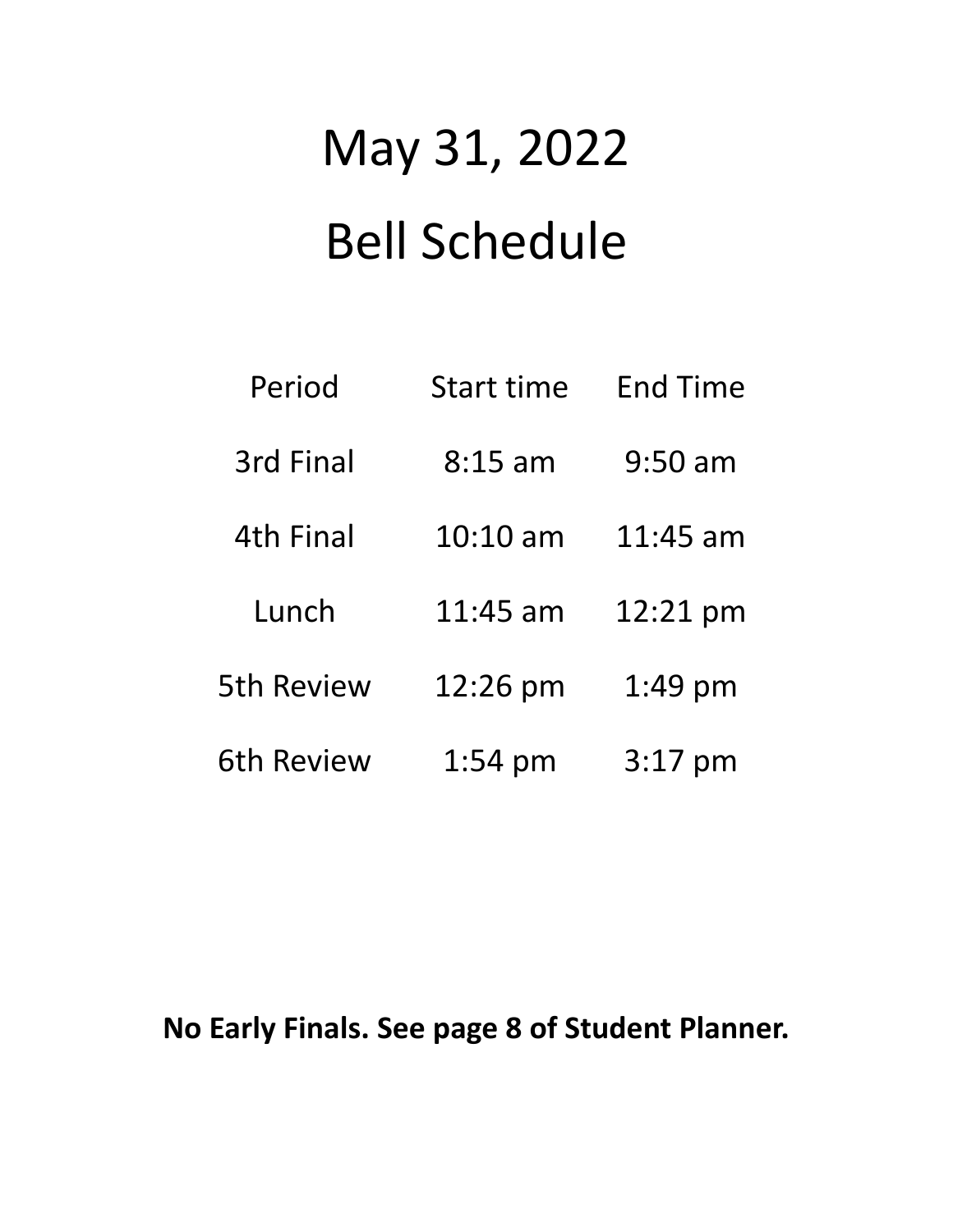## June 1, 2022 Bell Schedule

| Period            | <b>Start time</b>  | <b>End Time</b> |
|-------------------|--------------------|-----------------|
| <b>5th Final</b>  | $8:15$ am          | $9:50$ am       |
| <b>6th Final</b>  | $10:10 \text{ am}$ | 11:45 am        |
| Lunch             | 11:45 am           | 12:21 pm        |
| 7th Review        | 12:26 pm           | 1:49 pm         |
| <b>8th Review</b> | $1:54 \text{ pm}$  | $3:17$ pm       |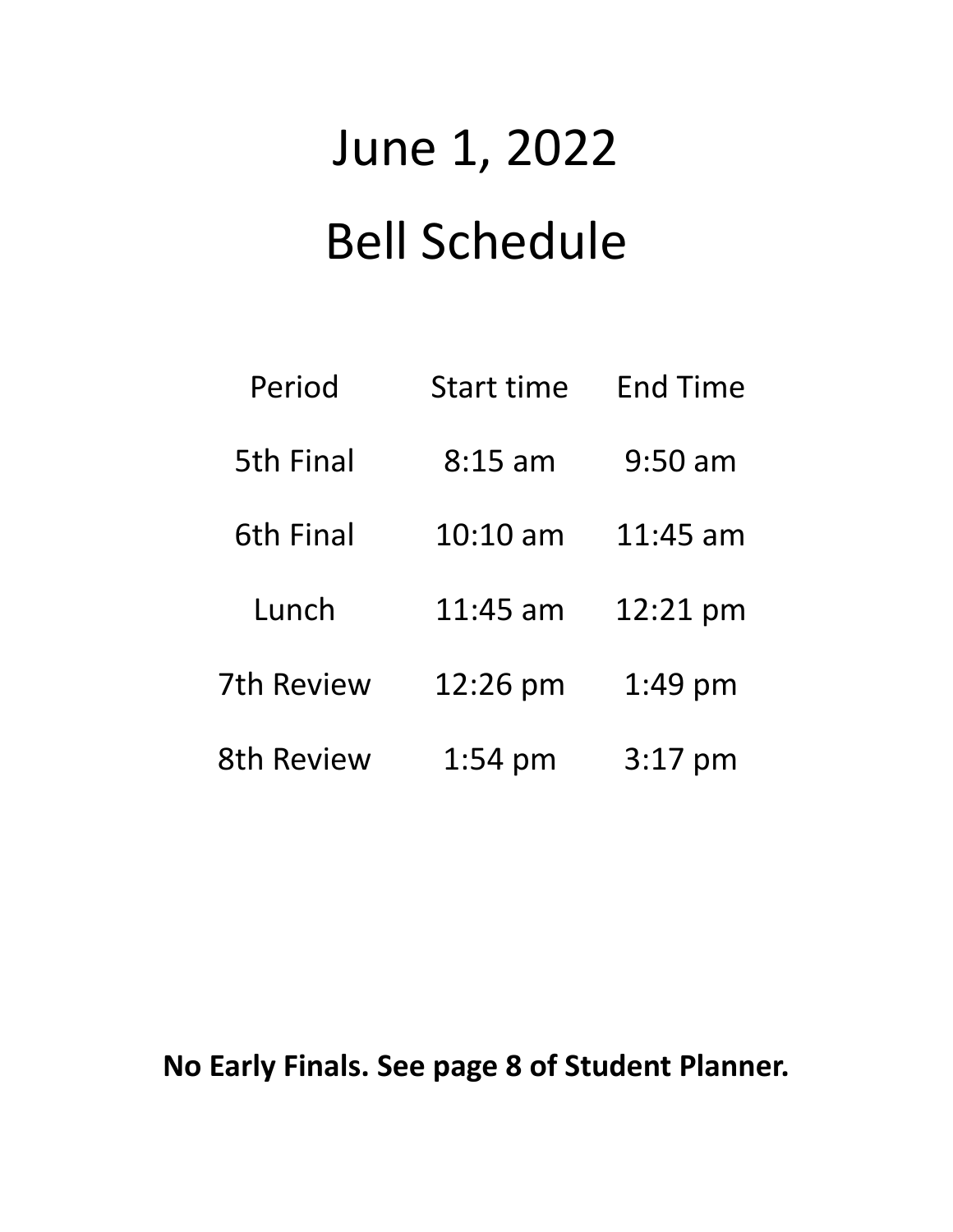## June 2, 2022 Bell Schedule

| Period           | <b>Start time</b>  | <b>End Time</b> |
|------------------|--------------------|-----------------|
| <b>7th Final</b> | $8:15$ am          | $9:50$ am       |
| <b>8th Final</b> | $10:10 \text{ am}$ | $11:45$ am      |
| Lunch            | 11:45 am           | 12:21 pm        |
| Make-up          | 12:26 pm           | $3:17$ pm       |